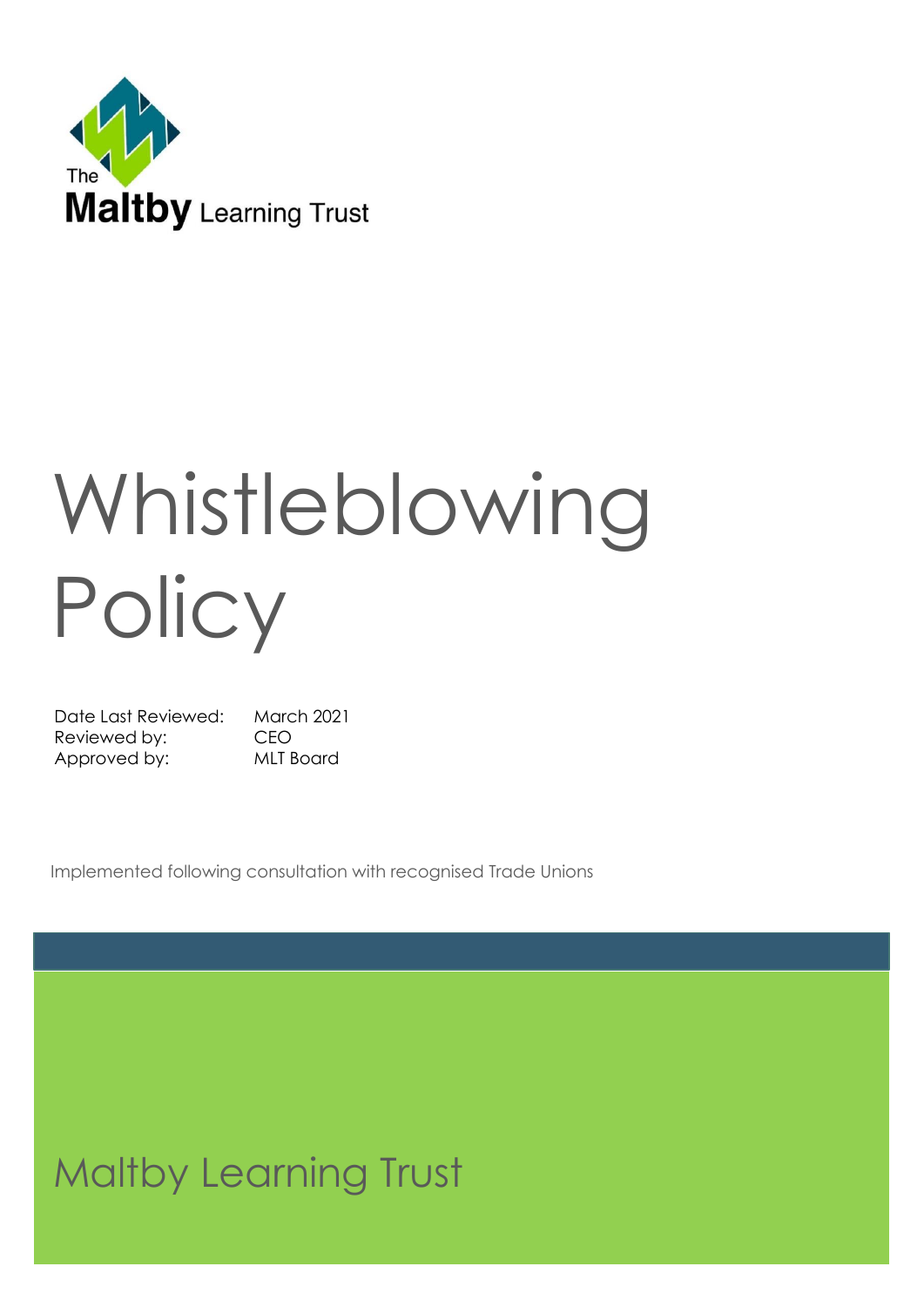#### STATEMENT OF INTENT

Maltby Learning Trust ('the Trust') is committed to open and honest communication and ensuring the highest possible standards in integrity – we will always treat whistleblowing as a serious matter.

In line with the Trust's commitment to openness, probity and accountability, members of staff are encouraged to report concerns. This policy will work to ensure that, if an employee sees or suspects that something is wrong, they will raise this with the Trust. This is known as "blowing the whistle" - a phrase that is used throughout this policy and should be viewed as a positive action of speaking up.

This policy seeks to ensure that any person suspecting malpractice knows how to raise concerns and what procedures are in place to deal with the concern.

Where this policy necessitates personal or special category data to be processed, it will be done so in accordance with the Trust's Data Protection Policy (available on each Academy and Trust website.)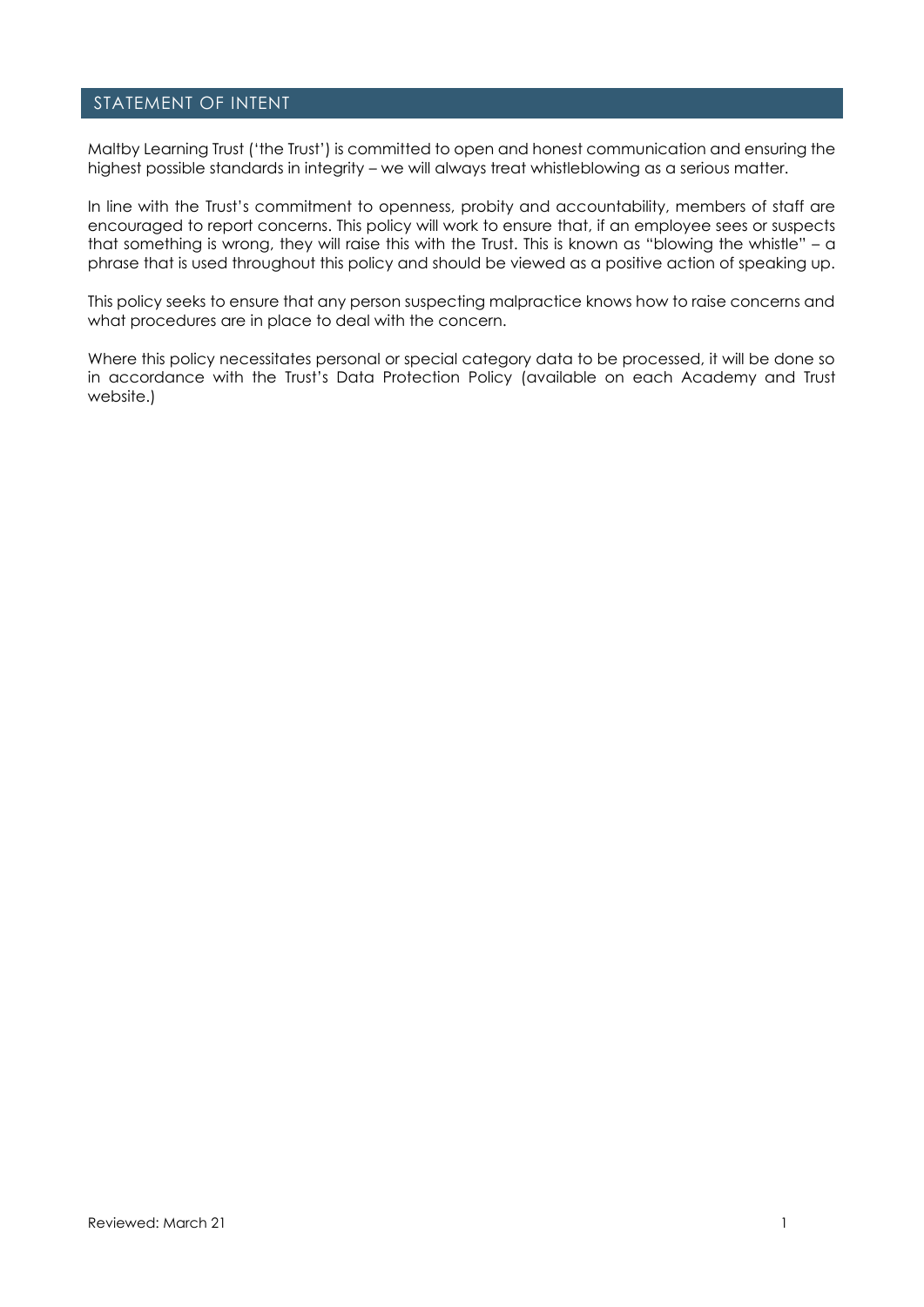#### **1.** LEGAL FRAMEWORK

- $1.1.$ This policy has due regard to all relevant legislation including, but not limited to, the following:
	- Public Interest Disclosure Act 1998.
	- Employment Rights Act 1996.
- $1.2.$ This policy has been created with regard to the following guidance documents:
	- ESFA (2020) 'Academies financial handbook 2020'.
	- GOV.UK (2015) 'Whistleblowing for employees'.
	- DfE (2014) 'Whistleblowing procedure for maintained schools'.
	- Sir Robert Francis (2015) 'Freedom to speak up report'.
- This policy operates in conjunction with the following Trust policies:  $1.3.$ 
	- Disciplinary and Dismissal Policy and Procedure (available in Academy Staff Document Areas.)
	- Records Management Policy (available in Academy Staff Document Areas.)
	- Complaints Policy (available on each Academy and Trust website.)
	- Data Protection Policy (available on each Academy and Trust website.)
	- Child Protection and Safeguarding Policy (available on each Academy and Trust website.)

#### **2.** INTRODUCTION

- $2.1.$ The Public Interest Disclosure Act 1998 (PIDA) protects employees who "blow the whistle" where the employee reasonably believes that the disclosure falls within the remit of the prescribed person or body and that the information and any allegations are substantially true.
- $2.2.$ Disclosures made under this procedure will be monitored for statistical purposes as required under the PIDA. The details of any disclosure will remain confidential.
- $2.3.$ The CEO is the first point of contact for whistleblowing queries. If the allegation is related to the CEO, the concern will be raised with the Chair of the MLT Board. (Contact can be made via the Clerk to the MLT Board.)
- $2.4.$ Any member of the Trust community or the general public can "blow the whistle"; however, the PIDA only protects employees. [Section 7](#page-5-0) includes further details on how whistleblowing affects non-employees.

# **3.** DEFINITIONS

- $3.1.$ **Whistleblowing:** Whistleblowing is when an employee reports suspected wrongdoing, or 'qualifying disclosures', at work to their employer.
- <span id="page-2-0"></span> $3.2.$ **Qualifying disclosures:** As outlined by the PIDA, qualifying disclosures pertain to when any of the following takes place:
	- A criminal offence has been committed, is likely to be committed or is being committed.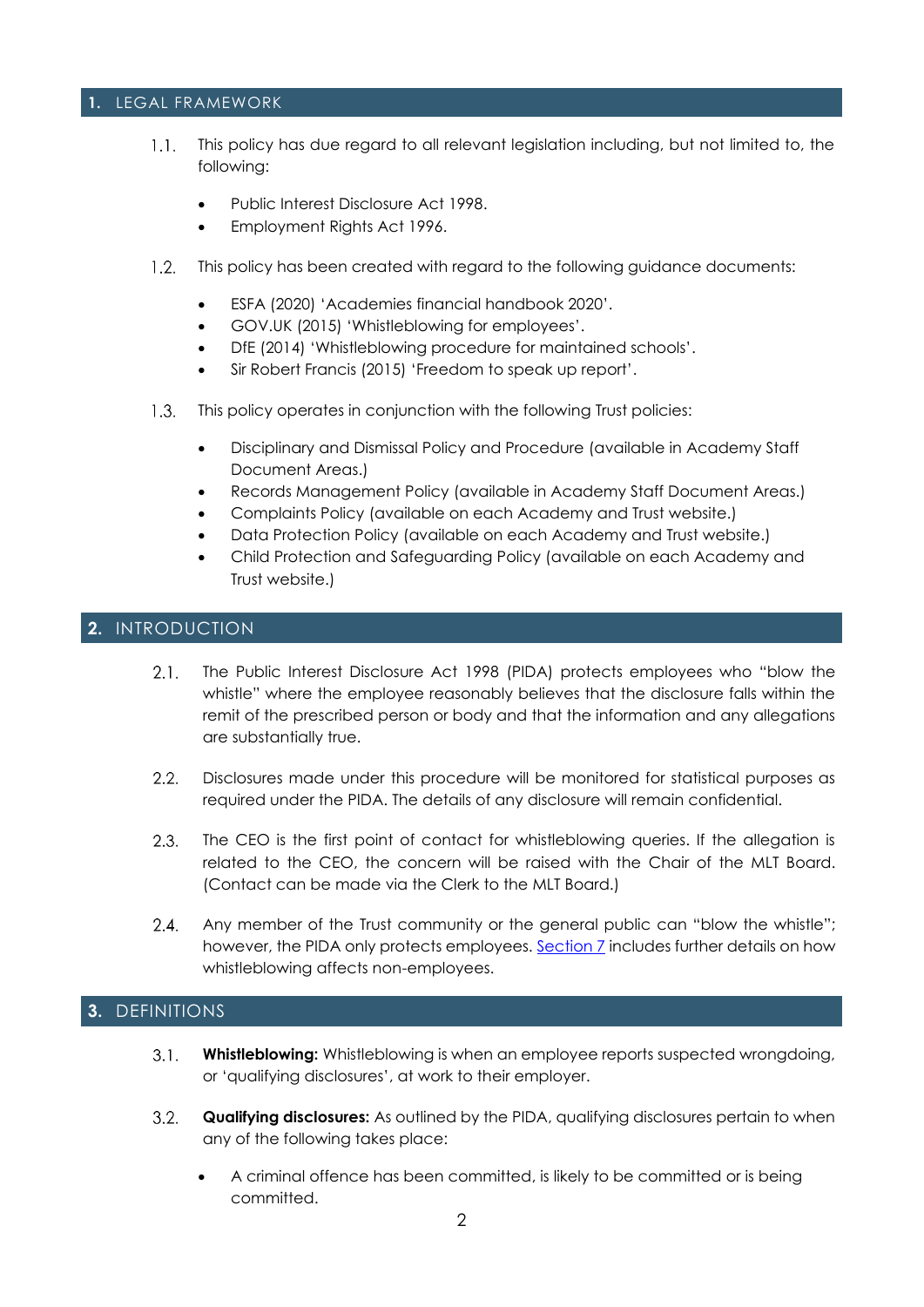- A person has failed, is failing or is likely to fail to comply with any legal obligation to which they are subject.
- A miscarriage of justice has occurred, is occurring or is likely to occur.
- The health or safety of any individual has been, is being or is likely to be endangered.
- The environment has been, is being or is likely to be damaged.
- Information tending to show any matter falling within any of the preceding points has been, is being or is likely to be deliberately concealed.
- <span id="page-3-0"></span> $3.3.$ **In the public interests** means that an individual acted outside of their own personal interest – they acted for more than personal gain. It is not necessary for the disclosure to be of interest to the entire public. The following considerations are often used as a test to establish whether something is within the scope of public interest:
	- The number of people in the group whose interests the disclosure served.
	- The nature of the interests and the extent by which individuals are affected by the wrongdoing disclosed.
	- The nature of the wrongdoing disclosed.
	- The identity of the alleged wrongdoer.
- $3.4.$ **Blacklisting** refers to an individual who is being refused work because they are viewed as a whistle-blower.
- $3.5.$ **Grievances** involve someone filing a complaint because they personally have been mistreated in some way – the person making the complaint will have a direct interest in the outcome. It is important to understand the difference between raising a grievance and blowing the whistle.

# **4.** ROLES AND RESPONSIBILITIES:

- 4.1. The Trust Board is responsible for:
	- Establishing and agreeing the whistleblowing procedure.
	- Monitoring the effectiveness of this policy and undertaking any necessary reviews, e.g. in relation to good practice recommendations or changes in legislation.
	- Ensuring all those referenced, in Section 5.3, have access to this policy.
	- Investigating, in liaison with the CEO, any concerns that are raised.
	- Ensuring this policy provides an open and transparent framework where members of the Trust community can raise their concerns.
	- Taking the necessary action against members of staff following an investigation into any alleged malpractice.
	- Ensuring that the minutes of the Trust board include a record of the Trust's whistleblowing arrangements and who, both internally and externally, staff members should report concerns to.
	- Appointing one Trustee and one member of staff to act as points of contact for staff members when reporting concerns.
	- Ensuring this policy is published on the Trust website.
- 4.2. The CEO will be responsible for:
	- Ensuring all members of staff have read and understood this policy.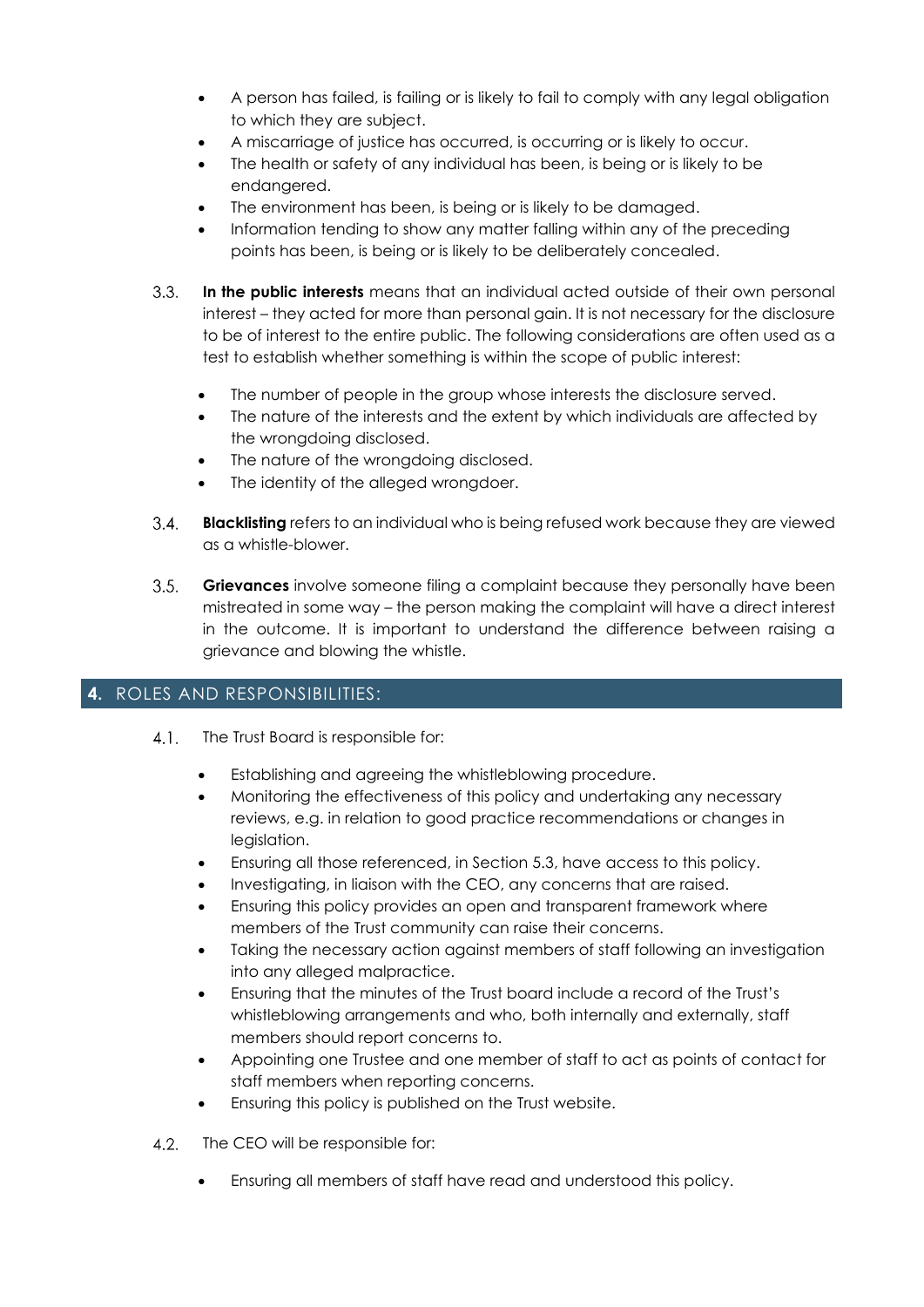- Receiving, investigating and responding to any concerns that have been raised by the Trust community.
- Being the first point of contact regarding whistleblowing.
- 4.3. The Chair of the Board will be responsible for receiving any concerns raised about the CEO.
- $4.4.$ All members of the Trust community will be responsible for:
	- Raising any concerns that meet the definitions of [3.2](#page-2-0) and [3.3](#page-3-0) of this policy.
	- Being truthful and reasonable with any concerns that they have.
	- Not raising malicious or unfounded concerns.

# **5.** SCOPE

- $5.1.$ This policy will:
	- Give confidence to members of the Trust community when raising concerns about conduct or practice that is potentially illegal, corrupt, improper, unsafe or unethical, or which amounts to malpractice or is inconsistent with Trust standards and policies.
	- Provide members of the Trust community with avenues to raise concerns.
	- Ensure that members of the Trust community receive a response to the concerns they have raised and feedback on any action taken.
	- Offer assurance that members of staff are protected from reprisals or victimisation for whistleblowing action undertaken in good faith and within the meaning of the PIDA.
- $5.2.$ This policy, which addresses matters of public interest, will not be confused with the procedure on dealing with harassment at work or the Trust's Grievance and Disciplinary Procedures (available in Academy Staff Document Areas), which address matters of personal interest.
- $5.3.$ Under this policy, any of the following can raise a concern:
	- Employees of the Trust.
	- Employees of contractors working for the Trust, for example, agency staff, builders and drivers.
	- Employees of suppliers.
	- Voluntary workers working with the Trust.
	- A trainee, such as a student teacher.
	- Pupils.
	- The wider community.
	- Governors.
	- Trustees.

# **6.** HARASSMENT AND VICTIMISATION OF STAFF

The Trust recognises that the decision to report a concern can be a difficult one to  $6.1.$ take, not least because of the fear of reprisal from those responsible for the malpractice or from the Trust as a whole; however, the Trust will not tolerate any such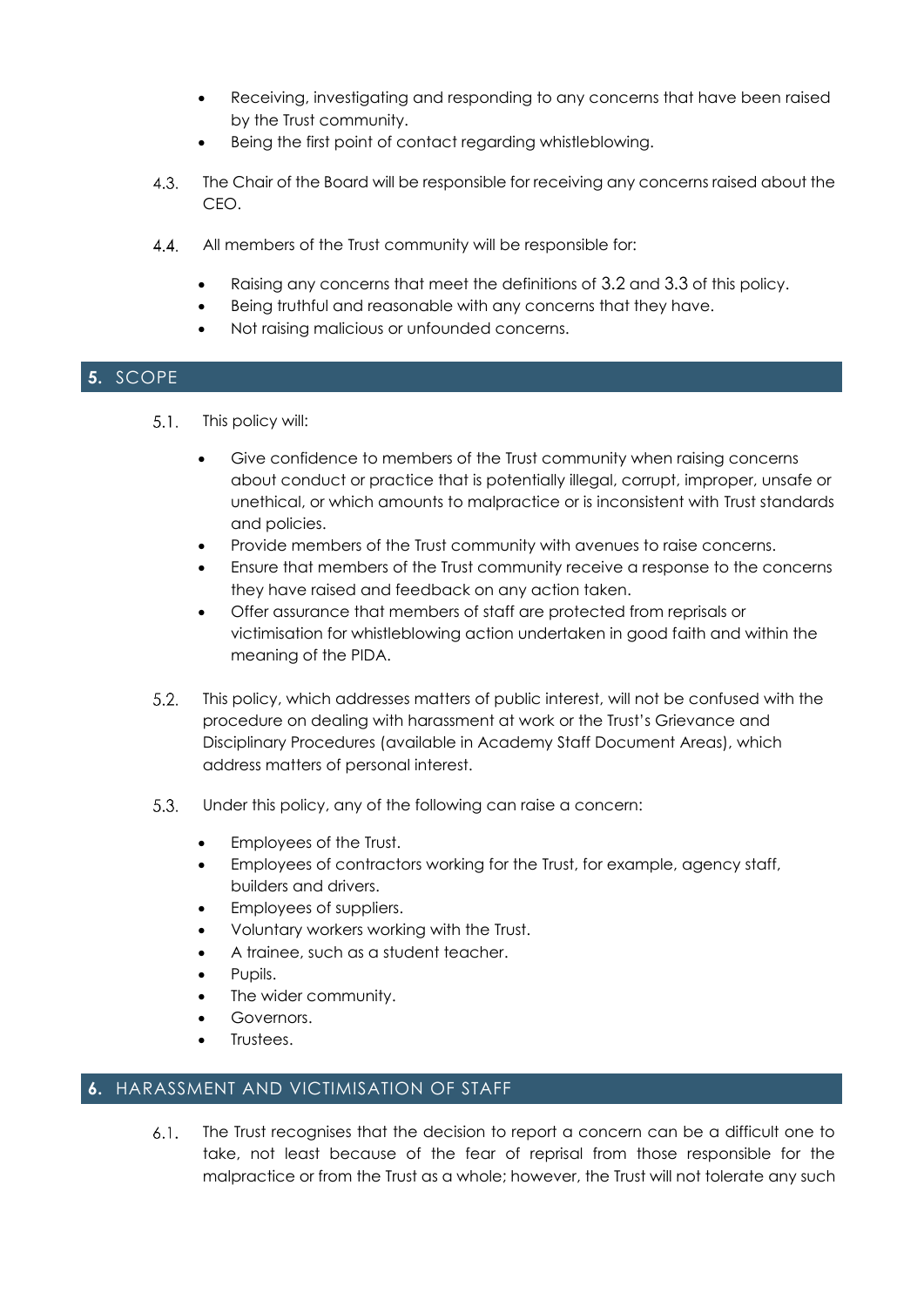harassment or victimisation and will take appropriate action to protect staff who raise a concern in good faith.

- $6.2.$ Staff are protected in law by the PIDA, which gives employees protection from detriment and dismissal where they have made a protected disclosure, providing the legal requirements of the Act are satisfied, e.g. the disclosure was in the public interest.
- $6.3.$ Any member of staff who allegedly victimises or harasses a member of staff as a result of their having raised a concern in accordance with this policy will be subject to an investigation under the Trust's Disciplinary Policy and Procedure (available in Academy Staff Document Areas.)

# <span id="page-5-0"></span>**7.** NON-EMPLOYEES

- $7.1.$ The PIDA and the Employment Rights Act 1996 **do not** protect non-employees as far as whistleblowing is concerned.
- $7.2.$ Irrespective of 7.1, the Trust will not allow harassment, dismissal or exclusion for any non-employee who raises a genuine concern.
- $7.3.$ Where an individual feels that they have been unfairly treated following blowing the whistle, they should make a complaint under the Trust's Complaints Policy (available on each Academy and Trust website.)
- $7.4.$ Trustees and Governors are not employees and, while they are responsible for ensuring there is a whistleblowing procedure in place, they are not protected under the PIDA.

#### **8.** GOOD PRACTICE PRINCIPLES

- $8.1.$ The Trust will implement the core whistleblowing principles, as outlined in the 'Freedom to speak up report', to ensure that whistleblowing procedures are fair, clear and consistent.
- $8.2.$ The Trust will promote a **culture of change** by ensuring the following principles are reflected in our ethos and values – the Trust will promote a culture:
	- Of safety in the Trust.
	- Where people feel confident with raising concerns.
	- Free from bullying.
	- Of visible leadership.
	- Of valuing staff.
	- Of reflective practice.
- $8.3.$ By providing a clear procedure for mediating and resolving cases, as outlined in [section 9,](#page-6-0) the Trust will ensure that all cases are efficiently handled. This procedure includes:
	- How to raise and report concerns.
	- How investigations will be conducted.
	- How the Trust will mediate and resolve disputes.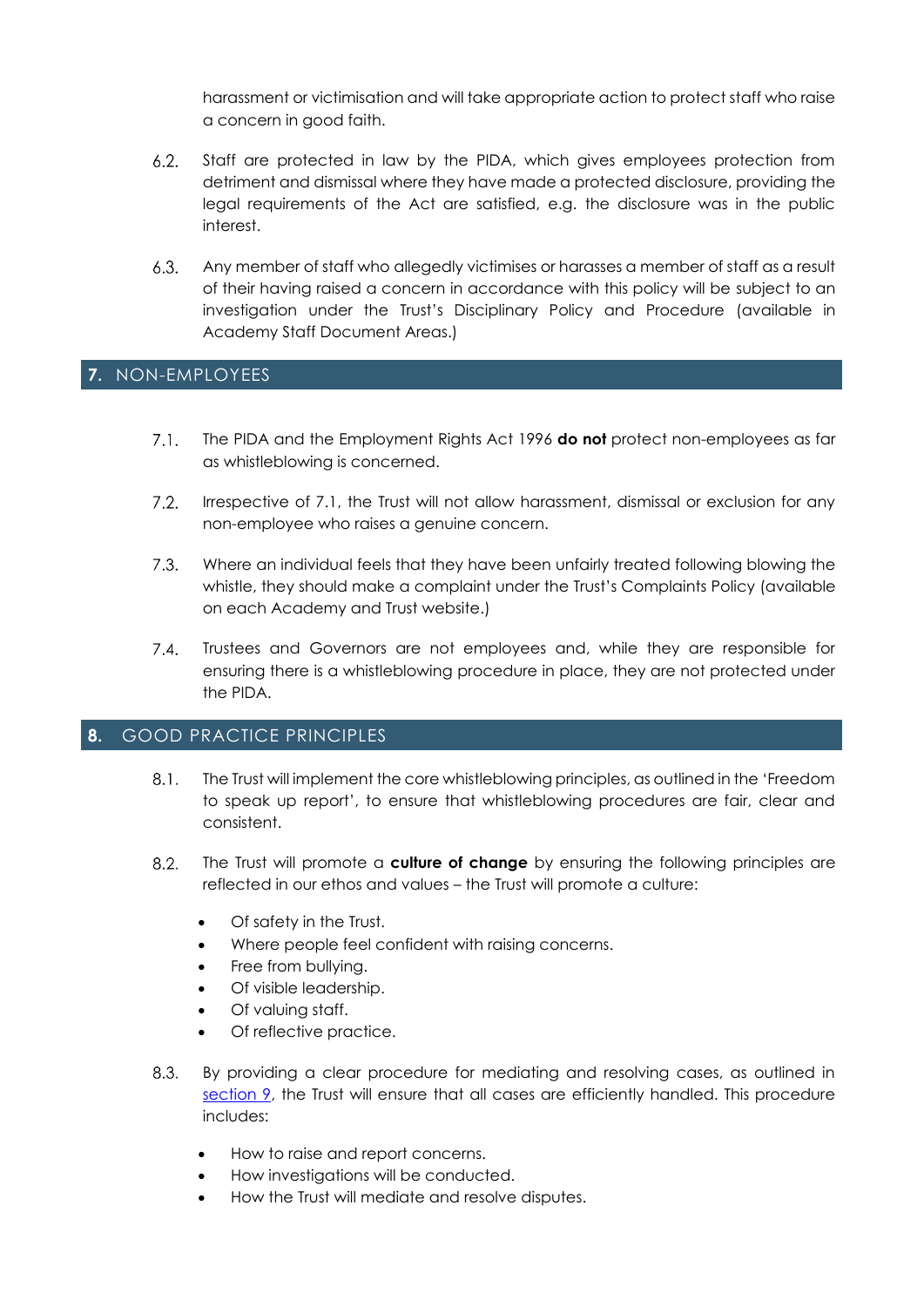- The Trust will implement **measures to support good practice** by ensuring adherence to the following principles:
	- Offering relevant training to staff.
	- Providing the necessary support to staff.
	- Providing support to staff who are seeking alternative employment.
	- Being transparent.
	- Being accountable.
	- Conducting an external review of any concerns raised, where necessary.
	- Undertaking regulatory action as required.
- $8.5.$ We will ensure there are **particular support measures in place for vulnerable groups** by adhering to the following principles:
	- Ensuring non-permanent staff are taught, and receive training on, the same principles as permanent staff.
	- Ensuring students and trainees are subject to all the safeguarding and whistleblowing principles.
	- Ensuring staff are empowered and protected, enabling them to raise concerns freely.

# <span id="page-6-0"></span>**9**. PROCEDURE

# 9.1 HOW TO RAISE AND REPORT CONCERNS:

- 9.1.1 When raising concerns, individuals will express them in writing to the CEO.
- 9.1.2 If an individual is raising a concern about the CEO, they should express their concerns in writing to the Chair of Board. Where this is the case, the Chair of Board will take on the CEO's duties outlined in [section 9.](#page-7-0)
- 9.1.3 When individuals raise their concern, they will include the following information as far as possible:
	- The background and history of the concern.
	- Any relevant names, dates and places.
	- The reasons for the concern.
- 9.1.4 The Trust encourages individuals to let their identity be known when they raise concerns. Concerns can be raised anonymously but if the person raising the concern has not provided enough information this can make investigating more challenging so as much information as possible should be provided.
- 9.1.5 Individuals can give their name, but request confidentiality and the Trust will make every effort to protect their identity. If requested, individual's names will not be released without their consent.
- 9.1.6 Individuals who would like to seek professional and confidential advice should contact Protect, a registered charity that advises on whistleblowing queries. The Protect website can be accessed [here](https://www.protect-advice.org.uk/) [\(www.protect-](http://www.protect/)advice.org.uk), or they can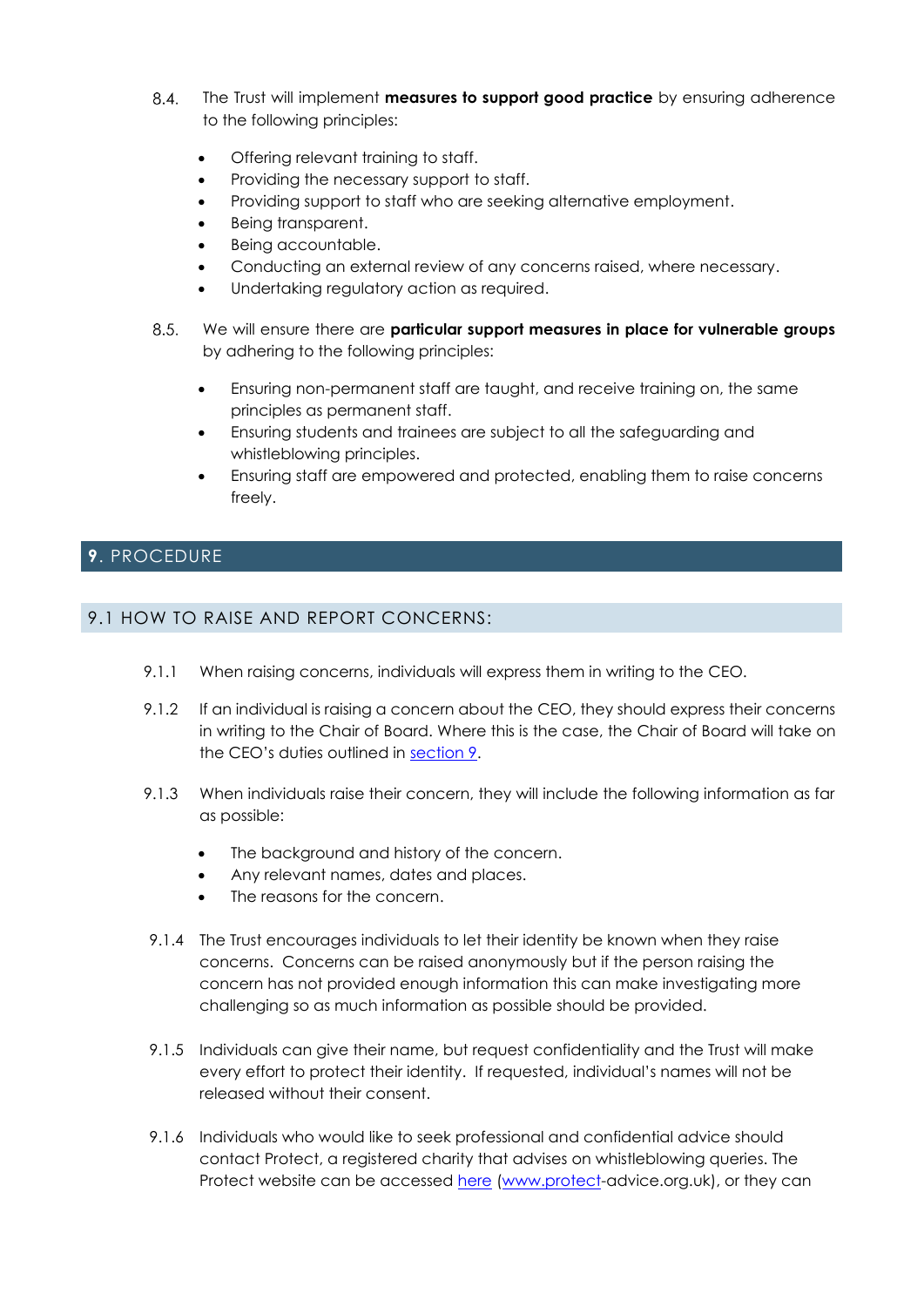be contacted on 020 31172520. Employees are advised to contact their trade union for support.

- 9.1.7 In certain instances, it may be appropriate for the individual to raise the concern with an outside agency, e.g. the police, depending on the severity of the concern. Equally, it may be appropriate for the individual to request that their trade union raises the matter.
- 9.1.8 If a member of staff feels they should report a concern to the ESFA, they should use the [online contact form.](https://form.education.gov.uk/en/AchieveForms/?form_uri=sandbox-publish://AF-Process-f1453496-7d8a-463f-9f33-1da2ac47ed76/AF-Stage-1e64d4cc-25fb-499a-a8d7-74e98203ac00/definition.json&redirectlink=%2Fen&cancelRedirectLink=%2Fenm)

#### 9.2 HOW INVESTIGATIONS WILL BE CONDUCTED

- 9.2.1 Once an individual has raised a concern, the Trust will be responsible for investigating it.
- 9.2.2 The Trust, or the appropriate external agency, will acknowledge receipt of a disclosure but, unless additional information is required, will not contact or engage in dialogue with the whistle-blower, as this may undermine the legitimacy of the investigation outcome.

The CEO will write to the individual within 5 working days to confirm that the concern has been received, as well as to indicate proposals for dealing with the matter.

- <span id="page-7-0"></span>9.2.3 The initial investigatory stage will be a meeting with the whistle-blower. An assessment of further action will be discussed. During this initial stage, the CEO will establish if:
	- There are grounds for a concern and that it is genuine.
	- The concern was raised in accordance with this policy.
- 9.2.4 During the initial meeting, the CEO will explain the following to anybody raising a concern:
	- How they will communicate with the whistle-blower throughout the process.
	- It should be noted, the need for confidentiality may prevent the Trust giving the whistle-blower specific details of any necessary investigation or any necessary disciplinary action taken as a result of the concern.
	- That the whistle-blower's identity will be kept confidential from the alleged wrongdoer.
	- That the Trust Board will do everything in its power to protect the whistle-blower from discrimination and any other unfair treatment or detriment.
	- That, if the concern is genuine, even if the concern is not confirmed, no disciplinary action will be taken against the whistle-blower.
- 9.2.5 If clear evidence is uncovered that suggests the whistle-blower's concern is malicious or unfounded, the whistle-blower will be subject to an investigation under the Trust's Disciplinary Policy and Procedure (available in Academy Staff Document Areas.)
- 9.2.6 If an investigation is carried out, the whistle-blower will be informed of the outcome.
- 9.2.7 A record will be kept of the seriousness of the issues raised and the credibility of the concern. All records will be kept confidential and will be stored in line with the Trust's Records Management Policy (available in Academy Staff Document Areas.)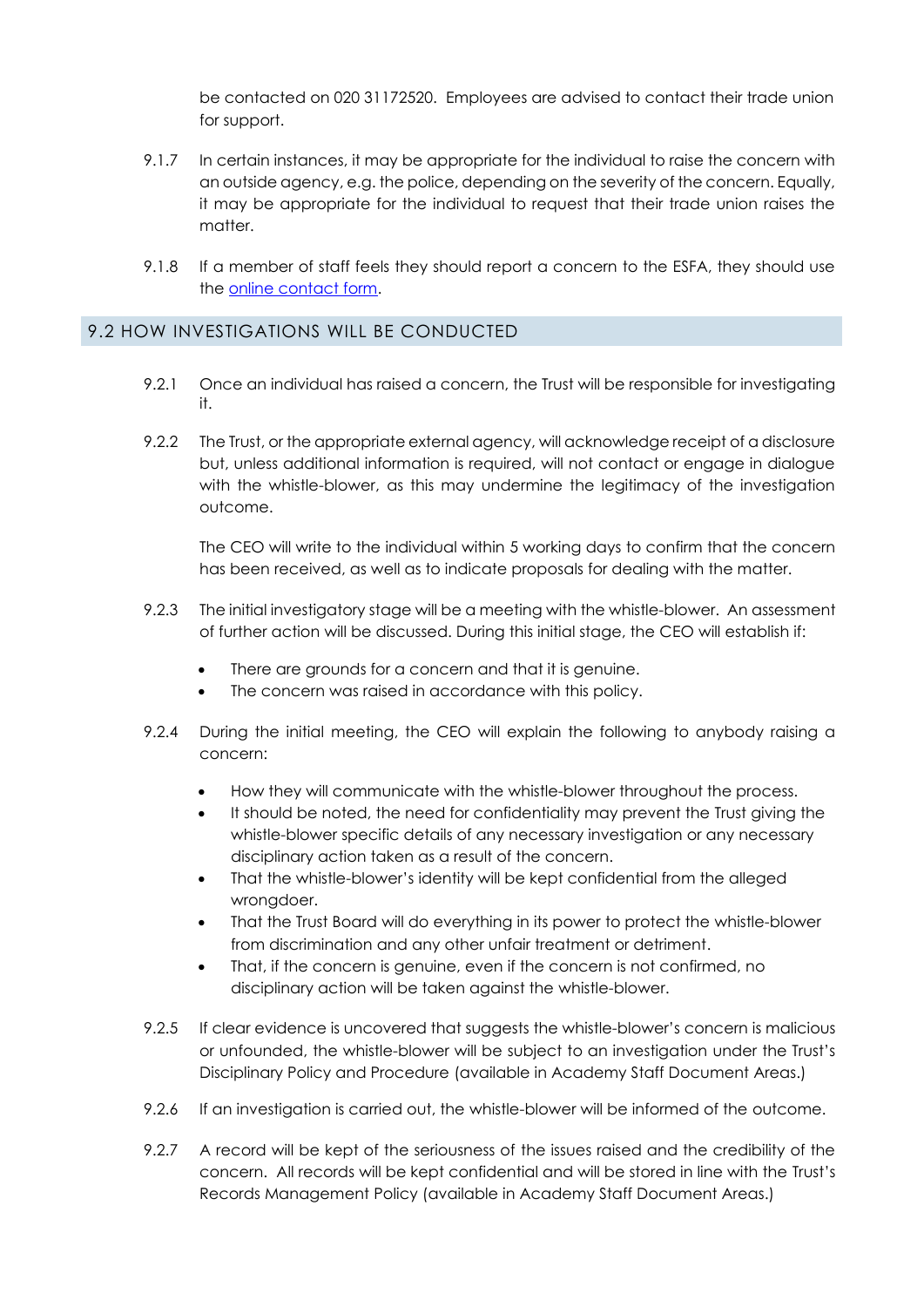#### 9.3 HOW THE TRUST WILL MEDIATE AND RESOLVE DISPUTES

- 9.3.1 It may be possible for the concern to be resolved by simply agreeing the necessary action or explaining procedures to the alleged wrongdoer; however, depending on the severity and nature of the concern, it may:
	- Be investigated by management, an internal audit or through the disciplinary process.
	- Be referred to the police or an external auditor.
	- Form the subject of an independent inquiry.
- 9.3.2 If the investigating officer needs to talk to the whistle-blower, they are permitted to be accompanied by a trade union representative, a professional association representative, a friend or a fellow member of staff not involved in the area of work that the concern relates to.
- 9.3.3 A record will be made of the nature and outcome of the concern. The purpose of this is to ensure that a central record is kept which can be cross-referenced with other complaints to monitor any patterns of concern across the Trust and to assist in monitoring the procedure.
- 9.3.4 The whistle-blower will be informed of the results of the investigation, and any action that is proposed will be subject to third party rights. Where action is not taken, the whistle-blower will be given an explanation.

#### **10.** WHAT THE TRUST ASKS OF YOU

- 10.1 The purpose of this policy is to enable individuals to raise concerns in confidence, without any fear of reprisal; therefore, it is imperative that whistle-blowers:
	- Do not take the concern outside the Trust, e.g. gossiping.
	- Declare any personal interest in the matter, as the policy is designed to be used in the interest of the public and not for individual matters.

#### **11.** APPEAL PROCESS

- 11.1 If no action is to be taken and/or the alleged wrong doing is continuing and/or the whistle-blower is not satisfied with the way the matter has been handled, they can make a complaint under the Trust's Complaints Procedure (available on each Academy and Trust website.)
- 11.2 Any complaint made against a member of staff/ Principal will be initially dealt with by the Principal/Executive Leader (respectively), and then by a committee of Trustees/Local Governors.
- 11.3 Any complaint made against a Governor/Trustee, Local Governance Committee/ Trust Board should be made in writing to the Clerk to the Board.

The Clerk will then determine the most appropriate course of action, depending on the nature of the complaint. This action may involve sourcing an independent investigator to initially deal with the complaint and then getting the complaint to be heard by Trustees.